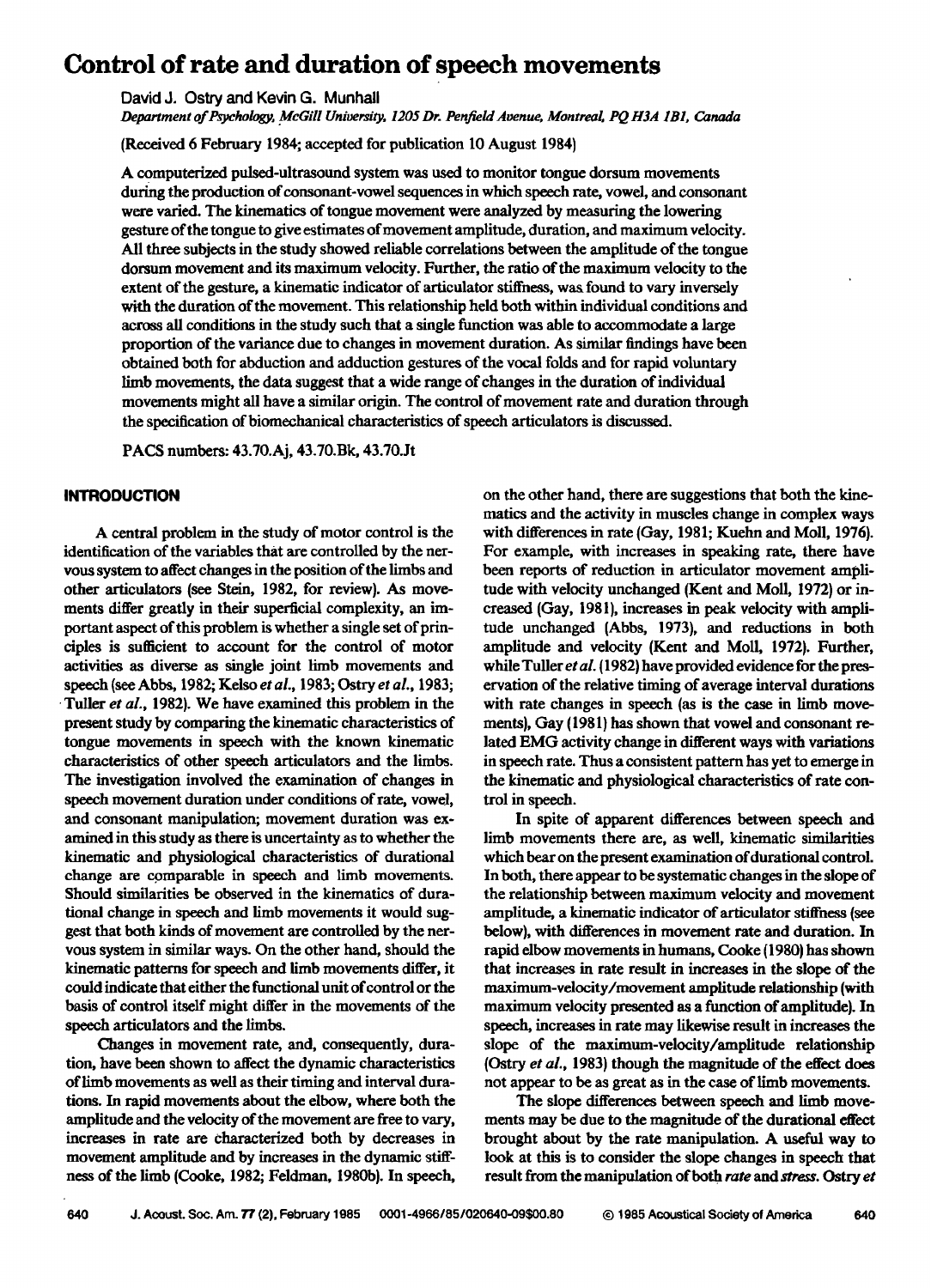**al. (1983} reported that increases in speech rate resulted in an average decrease in gesture duration of 26% and only a slight increase in the slope of the maximum-velocity/movement amplitude regression. In contrast, with differences in stress, slope changes followed a pattern more similar to those observed in limb movements, with the slope of the maximum-velocity/movement amplitude regression being reliably greater for unstressed than for stressed vowels. In this case, an average reduction in movement duration of 58% was observed with decreases in stress. Thus it may be the case that changes in the slope of the maximum-velocity/ movement amplitude regression are related primarily to differences in movement duration rather than to factors confounded with duration, such as movement amplitude or linguistic stress (of. Ostry et al., 1983}. Consistent with this view is a recent demonstration by Ostry and Cooke (in press} that when movement rate and amplitude are varied orthogonally in rapid elbow movements, it is the differences in the duration of the movement, not its amplitude, that produce the observed changes in the slope.** 

**The slope changes associated with differences in movement rate and duration may be indicative of a similar basis for speech and limb control. Cooke { 1980} has suggested that changes in the slope of the maximum-velocity/movement**  amplitude relationship can be interpreted with respect to the **control of parameters of the biomechanical model of the**  limb. In this model, the position of the limb  $(x)$  over time  $(t)$  is **described by the equation** 

$$
M\frac{d^2x}{dt^2} + b\frac{dx}{dt} + kx = F,
$$
\t(1)

**where M, b, and k are specifiable parameters of mass, viscosity, and stiffness, and F indicates the force applied to the system. Cooke demonstrated that in rapid movements about the elbow, changes in the maximum-velocity/amplitude slope could be predicted on the basis of the stiffness parameter k, where increases in stiffness produced corresponding increases in the slope of the maximum-velocity/movement amplitude function. In this model, stiffness remains effectively constant for a given gesture but is specifiable by the nervous system and can therefore be altered between gestures to produce the desired kinematic effects. Thus, to the extent that the kinematic phenomena of speech control parallel in detail the phenomena in limb movements, increases in this slope may be related to underlying changes in the stiffness of either the limb or the speech articulator.** 

**In the examples described here, the slope of the relationship between maximum velocity and movement amplitude has been found to vary with changes in rate in limb movements and possibly also in speech. The present study attempts to systematically evaluate this relationship in speech with the aid of pulsed ultrasound measurements of tongue dotsum movement. As changes in the duration of speech movements can be produced both by the manipulation of rate and by the selection of stimuli whose intrinsic movement durations differ, we have examined the effects of both factors on speech movement durations. This has been achieved through the manipulation of speech rate and back vowel height.** 

## **I. METHOD**

## **A. Subjects**

**Three normal subjects were tested in the study. Subject SG was a native speaker of Canadian English; subjects CB and AD were native speakers of Quebec French and secondlanguage speakers of English.** 

### **B. Apparatus**

**Tongue dorsum movements were monitored using a computerized pulsed ultrasound system. Detailed descriptions of the system can be found in Keller and Ostry (1983} and Ostry et al. (1983}.** 

**A Picker model 104 ultrasonoseope with a 3.5-MHz single element transducer was used to generate and receive the ultrasound signals. An acoustic record was obtained simultaneously. The ultrasound and acoustic data were both recorded at a 1-kHz rate using a Cromemco CS2 microcomputer. Individual trials lasted 3.5 s each.** 

**The ultrasound transducer was placed below the chin just anterior to the hyoid bone along the midline of the mandible. The transducer was oriented at about 90\* to the Frankfurt horizontal, a maxillary reference line which runs approximately parallel to the line formed by joining the anterior and posterior nasal spines {Zemlin, 1981}. This placement had the effect of directing the ultrasound signal in**  an orientation that was approximately perpendicular to the **hard palate. The transducer was held in a fixed position dur**ing testing by means of a modified hockey helmet that was **fitted with vertical and horizontal Plexiglas bars to secure the transducer (see Keller and Ostry, 1983; Ostry etal., 1983, for schematics}. The apparatus had no significant effect on the extent of vertical jaw movements {Keller and Ostry, 1983).** 

In monitoring the position of the tongue dorsum in **speech, the ultrasound signal passes through soft tissue to the articulator surface. The distance from the crystal of the ultrasound transducer to the dorsum of the tongue is estimated by timing the interval between the emission of the ultrasound burst and the reception of the large amplitude echo from the dotsum of the tongue (Fig. 1). This interval is** 



**FIG. 1. Oscilloscope record of an emitted ultrasound pulse and the reflections from the tongue dotsum (upper trace). Corresponding signals from the peak detection circuitry are shown in the lower trace. The distance of the tonge dorsum from the crystal of the ultrasound transducer is indicated by the interval between the leading edges of the signals in the lower record.**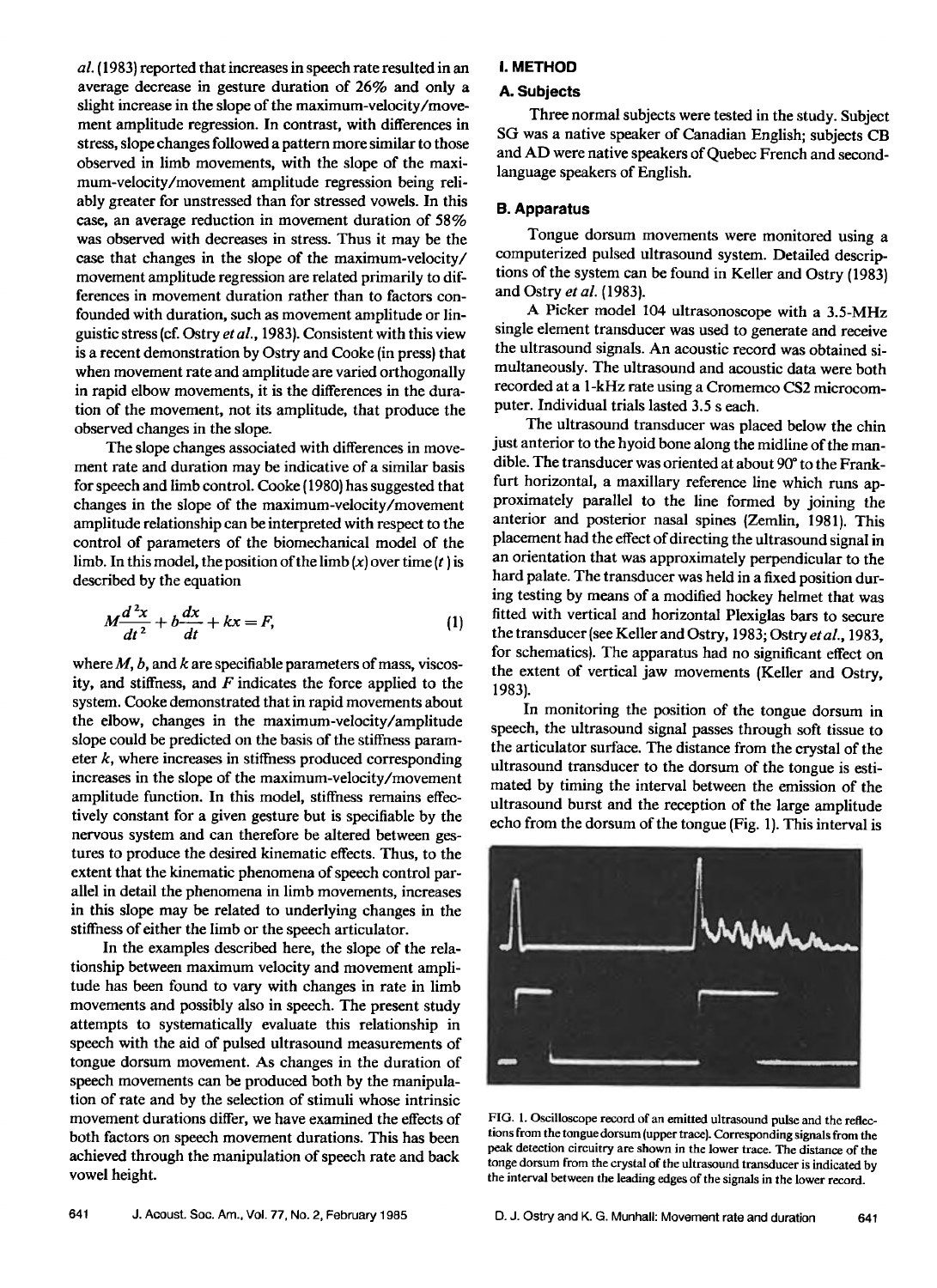**converted to a distance estimate by assuming an average speed of ultrasound in soft tissue of 1540 m/s (Goss et al., 1978). (The standard error due to system resolution is ap**proximately 0.10 mm in this study.)

**The transducer placement follows a standardized procedure that both maximizes the measured displacement of the tongue dotsum during repetitions of/ka/, and at the same time preserves the traditional order of back vowels /u, o, a/in the ultrasound measurement {Keller and Ostry, 1983). The lateral orientation of the transducer coincides with the axis connecting the nasion to the gnathion. The placement is verified by examining several test recordings of the sequence of/kukoka/. Keller and Ostry have shown that the optimal placement position differs somewhat between subjects; however, it is usually possible to satisfy both of the placement criteria within a range of approximately 4ø about the perpendicular to the Frankfurt Hue.** 

**The pulsed ultrasound measurement produces a unidimenstonal approximation to the vertical movement of the tongue dotsum. Hence, the terms "displacement" and "maximum velocity" indicate positions and rates of change**  along the measurement axis, not the displacement of individ**ual tissue points. Parush et al. (1983} provide several lines of evidence on the •alidity of this approximation. Further, Kel- . ler and Ostry (1983) have shown that if stimuli are restricted to consonants and vowels that are articulated primarily in the back cavity, then tongue dotsurn movements monitored**  with this procedure can be interpreted in a maxillary refer**ence frame.** 

# **C. Data analysis**

**The data were analyzed by dividing the duration of the trial into equal intervals and fitting natural cubic spline functions to the set of values, termed knots, formed by the interval averages at their midpoints (the algorithm used here can be found in Johnson and Riess, 1977}. Natural cubic spline functions are a set of piecewise polynomial functions which pass through each of the knots and have first and second derivatives that are continuous at the knots. Spline functions were selected for this application because they are ditferentiable numerically, they male no apriori assumptions about the overall form of the function, and their piecewise form enables them to follow trends in the data with considerable**  accuracy. Keller and Ostry (1983) have shown that the use of **interval widths of 45 ms or less results in an average absolute difference between the raw data and the spline function of**  about 0.03 cm per measurement. Parush et al. (1983) report that for interval widths as large as 50 ms, estimates of the **point of initiation or termination of lingual gestures have standard errors of less than one ms. In the present study, a 45-ms interval width for averaging was selected; this results**  in a bandwidth for tongue dorsum measurements of approxi**mately 11.5 Hz.** 

### **O. Stimuli**

The stimuli were consonant-vowel (CV) pairs formed by taking all combinations of the back vowels /u/, /o/, and  $/a$  and the velar consonants  $/k$  and  $/g$ . The stimuli were produced either at a fast or slow speech rate. A given CV **sequence was repeated continuously during a recording trial.**  Subjects were able to produce about three tokens per trial at the slow rate and as many as eight or nine tokens per trial at the fast rate. The order of testing was randomized with re**spect to vowel, consonant, and rate. Back vowels and velar consonants were used in this study because of the ease of ultrasound recording in the back cavity.** 

## **E. Procedure**

**The transducer was positioned and the placement was verified in the manner described in the previous sections. The subjects were tested in blocks of 12 trials with each of the**  stimulus combinations formed by the 3 vowels  $\times$  2 conson**ants X 2 rates tested once in each block. In total, nine blocks of 12 trials were recorded for each subject. An additional**  three blocks of six trials (3 vowels  $\times$  2 consonants) were **obtained in the slow condition only. The purpose of this procedure was to ensure that in total there were an equal number of fast and slow tokens. The testing was divided into two , sessions. After the initial placement of the transducer at the beginning of the session, all trials were recorded without changing its position.** 

**In scoring the data, tokens were rejected if either oral release or voice onset was not clearly distinguishable in the acoustic record or if multiple peaks in the position record**  made it difficult to identify either the point of initiation or **termination of a gesture. The data rejection rate tended to be higher in the slow condition than in the fast condition but**  was otherwise unaffected by differences in vowel or conso**nant. The results reported below are based on approximately 20 to 30 tokens per subject in each of the 12 conditions tested.** 

# **II. RESULTS**

**The pattern of tongue dorsum movements observed in this study is shown in Fig. 2 for repetitions of/ka/at both fast and slow speech rates. The upper panel of the figure gives the tongue position, velocity, and acoustic records for one recording trial at the slow rate; the lower panel shows one recording trial at the fast rate. Figure 3 presents an enlargement of the record obtained in the fast condition, showing both the raw data and the approximating solution provided by the spline. Note that scale on the position record**  gives the distance in cm from the crystal of the ultrasound **transducer to the dorsum of the tongue. Values in the velocity record are shown in cm/s with positive values indicating tongue dotsum raising movements and negative values indicating lowering movements.** 

**The kinematics of tongue dorsum movement were analyzed by partitioning the lowering gesture of each token (Fig. 4} to give estimates of movement amplitude or displacement**  (D), duration (T), and maximum velocity  $(V_{\text{max}})$ . The esti**mates for each token were obtained by assuming that the movement was initiated at points of zero velocity and terminated at velocities equal to 5% of the average maximum velocity in a given condition. The reason for adopting a non**zero velocity as a criterion for movement termination was to **eliminate artifactual estimates of movement duration which can occur as a result of periods of very slow movement at the**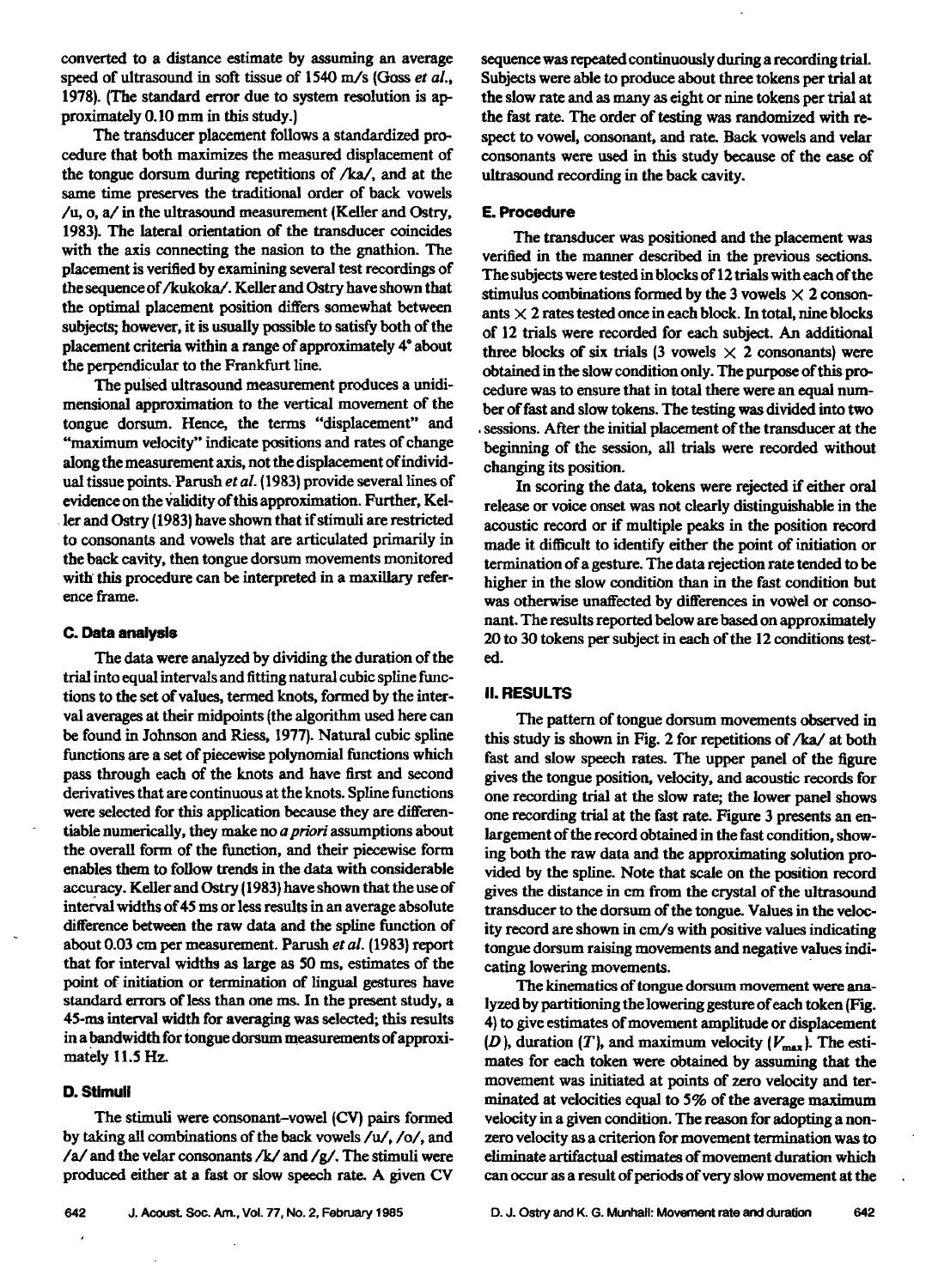

FIG. 2. Ultrasound records of the position of the tongue dorsum during **repetitions of/ka/at both slow (upper panel} and fast {lower panel) speech rates. The records are shown at a bandwidth of 11.5 Hz. Both panels are**  divided into three parts. Top: The upper peaks correspond to the position of the tongue dorsum for linguo-palatal closure, points at the bottom of the **trace give the position of the tongue dersum for the back vowel/a/. Value• on the ordinate correspond to the distance in cm from the crystal of the**  ultrasound transducer to the dorsum of the tongue. Middle: Velocity record **showing the rate of tongue dorsum raising (positive values) and lowering**  (negative values). Bottom: Corresponding acoustic record. Subject: Male **native speaker of Quebec French.** 

**end of a gesture. This decision resulted in the scoring of movement termination at velocities of 0.6, 0.4, and 0.3 cm/s for/a/,/o/, and/u/, respectively. Tongue dersum raising movements were not scored in this study.** 

## **A. Tongue dorsum kinematics**

**Differences in the duration, movement amplitude, and maximum velocity of tongue dersum lowering movements were assessed by analysis of variance as a function of the vowel, consonant, and rate, for each subject separately. The vowel was found to affect tongue dersum movement amplitude, duration, and maximum velocity, with all subjects showing greater amplitude (maxillary reference}, duration, and maximum velocity as the vowel changed from/u/to /o/to/a/(Table I}. The tests of significance of the main effect of the vowel were reliable at p < 0.001 for the duration, amplitude, and maximum velocity measures for all subjects.** 

**The rate manipulation yielded changes in the duration** 



FIG. 3. Ultrasound record of the movement of the tongue dorsum during **the production of/ka/at a fast speech rate. Top: Raw data points and the**  corresponding natural cubic spline function are given for a 250-ms segment **involving a closure for/k/. The spline function shown here represents a**  tongue displacement bandwidth of 11.5 Hz. Bottom: Corresponding acous**tic signal.** 

of the tongue lowering gesture for all subjects  $(p < 0.001)$ . **But, as reported elsewhere (e.g., Kuehn and Moll, 1976), the**  average rate changes were produced differently by the differ**ent subjects. Subjects SG and AD reduced average tongue**  dorsum movement amplitude in the fast condition  $(p < 0.01)$ , **whereas movement amplitudes were comparable at both rates for subject CB. Amplitude effects were accompanied by an increase in average maximum velocity for subject CB (p <0.01} and no change in maximum velocity for subjects SG** and  $AD(p > 0.05)$ .

**There were also systematic differences in the kinematic patterns for the voiced and voiceless stop consonant; however, these differed for the three subjects and did not appear to be related in any consistent way to whether the subjects were native French or English speakers (see Table I). There were, as well, a number of interactions as a function of the vowel, consonant, and rate variables. However, no consistent patterns were observed across subjects.** 



**FIG. 4. Ultrazound record of the position and velocity of tongue dersum**  and corresponding acoustic signal during the production of /ka/. As in Fig. **2, the upper peaks correspond to the position of the tongue dorsum during oral closure. The numerical values for tongue dersum position indicate the distance in cm between the ultrasound transducer and the dersum of the**  tongue. Duration: T; displacement: D; maximum velocity:  $V_{\text{max}}$ .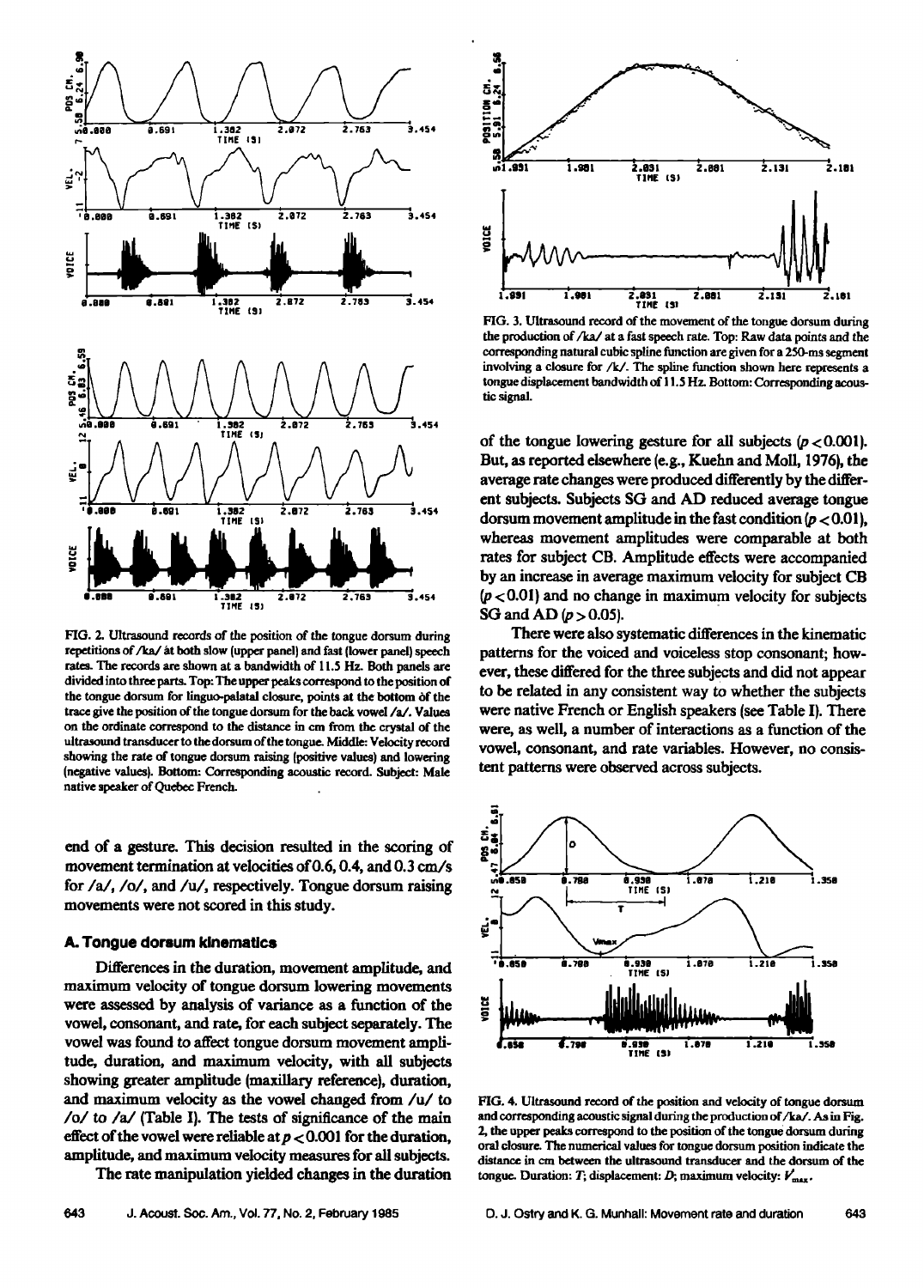TABLE I. Average duration (T), movement amplitude or displacement (D), and maximum velocity ( $V_{\text{max}}$ ) of tongue dorsum gestures as a function of speech rate and back vowel height. Probability values indicating the reliability of the various main effects are shown to the right of the respective consonant, vowel, **and rate means. Standard errors are shown below.** 

|                         | Consonant |      |         |                         | Vowel           |                         |                  | Rate                    |              |                         |  |
|-------------------------|-----------|------|---------|-------------------------|-----------------|-------------------------|------------------|-------------------------|--------------|-------------------------|--|
|                         | /k/       | /y/  | p       | /2/                     | /ol             | /u/                     | $\boldsymbol{p}$ | Slow                    | Fast         | P                       |  |
| Subject SG              |           |      |         |                         |                 |                         |                  |                         |              |                         |  |
| $T$ (ms)                | 192       | 182  | ٠       | 217                     | 180             | 163                     | c                | 210                     | 171          | c                       |  |
| $D$ (cm)                | 0.88      | 0.84 |         | 1.25                    | 0.83            | 0.49                    | c                | 0.97                    | 0.79         | c                       |  |
| $V_{\text{max}}$ (cm/s) | 8.60      | 8.99 | ь       | 11.47                   | 8.93            | 5.91                    | c                | 9.57                    | 8.26         | c                       |  |
| <b>Subject CB</b>       |           |      |         |                         |                 |                         |                  |                         |              |                         |  |
| $T$ (ms)                | 215       | 204  | ь       | 248                     | 208             | 174                     | c                | 219                     | 202          | $\mathbf c$             |  |
| $D$ (cm)                | 0.85      | 0.77 | c       | 1.06                    | 0.86            | 0.52                    | c                | 0.81                    | 0.81         | $\bullet\bullet\bullet$ |  |
| $V_{\rm max}$ (cm/s)    | 7.65      | 7.43 | $- - -$ | 9.00                    | 8.15            | 5.56                    | c                | 7.28                    | 7.72         | р                       |  |
| Subject AD              |           |      |         |                         |                 |                         |                  |                         |              |                         |  |
| $T$ (ms)                | 158       | 167  | ٠       | 200                     | 148             | 139                     | c                | 184                     | 148          | c                       |  |
| $D$ (cm)                | 0.75      | 0.84 | c       | 1,28                    | 0.69            | 0.44                    | c                | 0.94                    | 0.72         | $\mathbf c$             |  |
| $V_{\text{max}}$ (cm/s) | 8.45      | 9.86 | c       | 12.77                   | 8.63            | 5.98                    | c                | 9.85                    | 8.72         | $\mathbf c$             |  |
|                         |           |      |         |                         | Standard errors |                         |                  |                         |              |                         |  |
| Subject SG              |           |      |         |                         |                 |                         |                  |                         |              |                         |  |
| $T$ (ms)                | 4         | 3    |         | 4                       | 3               | $\mathbf 2$             |                  | 4                       | 3            |                         |  |
| $D$ (cm)                | 0.02      | 0.02 |         | 0.01                    | 0.01            | 0.01                    |                  | 0.02                    | 0.02         |                         |  |
| $V_{\text{max}}$ (cm/s) | 0.13      | 0.15 |         | 0.11                    | 0.10            | 0.10                    |                  | 0.16                    | 0.12         |                         |  |
| Subject CB              |           |      |         |                         |                 |                         |                  |                         |              |                         |  |
| $T$ (ms)                | 3         | 3    |         | $\ddot{\phantom{a}}$    | 3               | $\overline{\mathbf{3}}$ |                  | $\overline{\mathbf{4}}$ | $\mathbf{2}$ |                         |  |
| $D$ (cm)                | 0.03      | 0.03 |         | 0.02                    | 0.01            | 0.01                    |                  | 0.03                    | $0.02\,$     |                         |  |
| $V_{\text{max}}$ (cm/s) | 0.19      | 0.24 |         | 0.17                    | 0.17            | 0.12                    |                  | 0.25                    | 0.19         |                         |  |
| Subject AD              |           |      |         |                         |                 |                         |                  |                         |              |                         |  |
| $T$ (ms)                | 3         | 3    |         | $\overline{\mathbf{3}}$ | $\mathbf{3}$    | 3                       |                  | 3                       | $\mathbf{3}$ |                         |  |
| $D$ (cm)                | 0.03      | 0.03 |         | 0.02                    | 0.02            | 0.01                    |                  | 0.04                    | 0.02         |                         |  |
| $V_{\text{max}}$ (cm/s) | 0.24      | 0.30 |         | 0.27                    | 0.21            | 0.18                    |                  | 0.35                    | 0.22         |                         |  |

**<sup>&#</sup>x27;p<O.05.** 

 $^{b}p$  < 0.01.

 $e^{\circ}p$  < 0.001.

#### **B. Maximum velocity-movement amplitude relationship**

**All subjects showed reliable correlations between the tongue dersum movement amplitude and its maximum velocity; ten of 12 within condition tests (3 vowels X 2 conson**ants  $\times$  2 rates) of this relationship were reliable at  $p < 0.01$ **for SG; all 12 correlations were reliable for AD and CB. The proportion of variance accounted for by the within condition correlations averaged 0.48, 0.40 and 0.68 for SG, CB, and AD, respectively.** 

**Scatterplots of the relationship between maximum velocity and movement amplitude are presented in Fig. 5 for the three subjects separately. The figure shows the individual observations for all combinations of rate and vowel height. A strong correlation between maximum velocity and movement amplitude is evident. The proportion of variance accounted for by this relationship is 0.81, 0.77, and 0.86 for subjects SO, CB, and AD, respectively. For subjects SG and CB, the quadratic term in the polynomial regression is also**  reliable,  $F(1,350) = 36.98$ ,  $p < 0.01$ ;  $F(1,357) = 22.10$ , **p < 0.01. It can be seen from the figure that there is extensive overlap between the movement amplitudes and maximum velocities for the different combinations of speech rate and vowel height. However, the vowel height observations seem to occupy different regions of the function with both the amplitude and maximum velocity increasing as the vowel goes from/u/to/a/.** 

# **C. Relationship between duration, maximum velocity, and amplitude**

**The relationship between maximum velocity and movement amplitude was examined as a function of the duration of the gesture. The aim was to assess changes in the slope of the maximum-velocity/movement amplitude relationship, and, hence, articulator stiffness, with differences in the duration of the movement. Tests were conducted for each condition separately and also across all observations for a given subject. The analyses were based on the measurement of in**dividual tokens to obtain both a ratio measure  $(V_{\text{max}}/D)$  and **a duration measure (T). This ratio is a point estimator of the maximum velocity/movement amplitude slope and thus a point estimate of stiffness. For each token, the ratio of maximum velocity to movement amplitude was plotted as a function of the duration of the corresponding gesture. Figure 6 shows scattergrams of this relationship for the 2 rate by 3 vowel height combinations for each of the three subjects.** 

**For all subjects, the ratio of maximum velocity to tongue dersum amplitude varied systematically with the duration of the gesture; as the gesture duration increased, the ratio decreased. On a within condition basis eight of 12 tests**  of this relationship (3 vowels  $\times$  2 consonants  $\times$  2 rates) were **reliable atp < 0.01 for SG, ten of 12 for AD, and 11 of 12 for CB. The proportion of variance accounted for by these within condition relationships averaged 0.44, 0.42, and 0.57 for**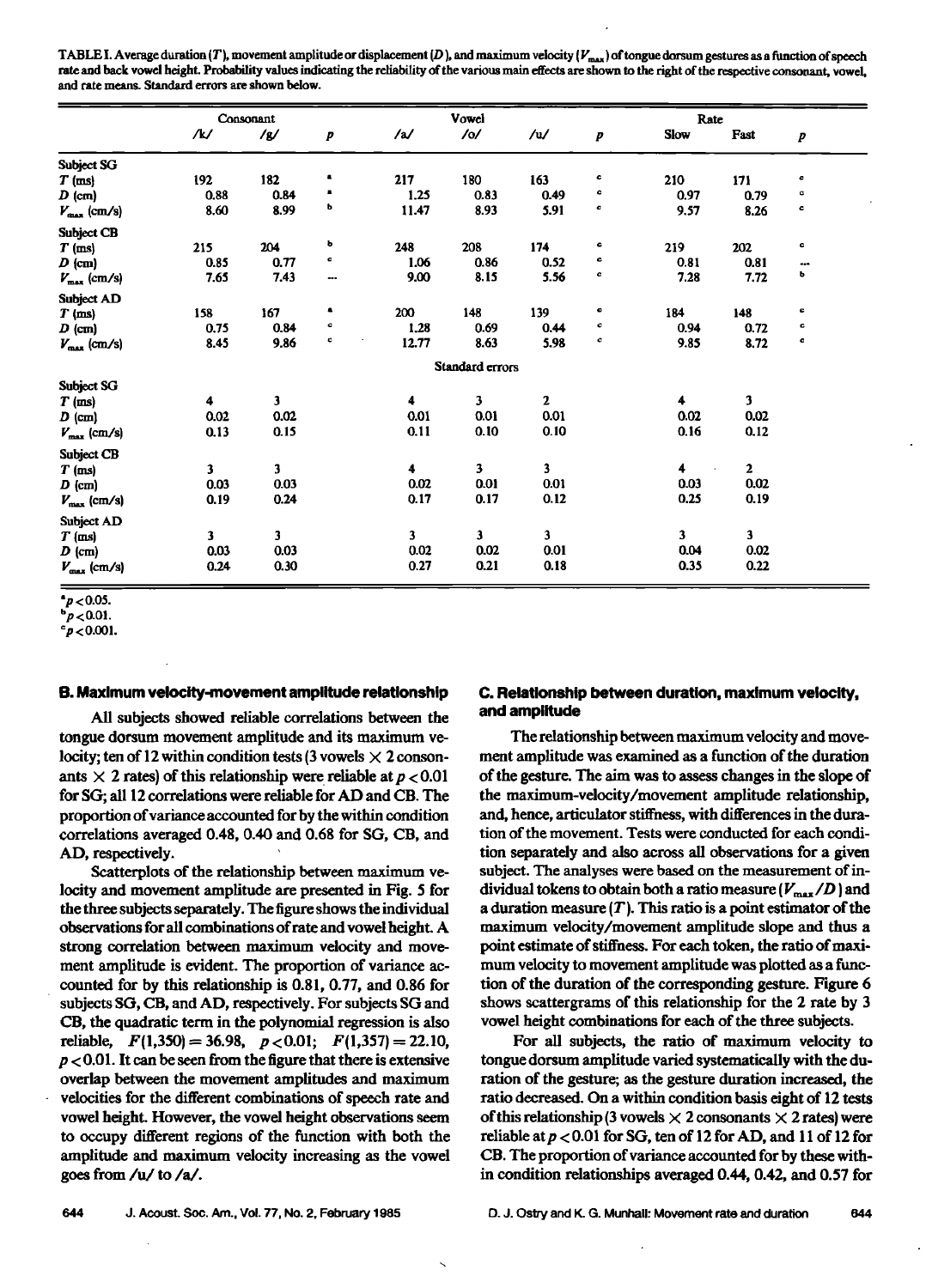

**FIO. 5. Relationship between tongue dersum movement amplitude and maximum valecity showing in&vidud data points for all combinations of speech rate and back vowel height.** 

**CB, SG, and AD, respectively. Since systematic relation**ships between  $V_{\text{max}}/D$  and T are present on a within condition basis, the patterns reported here presumably reflect the mechanisms by which the nervous system actually affects **changes in movement duration. That is, the patterns do not appear to arise simply as a consequence of manipulating variables such as rate, vowel, or consonant.** 

**The rate by vowel combinations shown in Fig. 6 also indicate a consistent relationship across conditions between**  the ratio of maximum velocity to movement amplitude and **the duration of the gesture. The linear and quadratic terms of the polynomial regression were reliable (p < 0.01) for all subjects, with an overall proportion of variance accounted for of 0.66, 0.57, and 0.80, for CB, SG, and AD, respectively. Since the ratio measure is an index of articulator stiffness, these data are consistent with other observations that stiffness increases with decreases in gesture duration. As in the analysis of the maximum-velocity/movement amplitude relation-** **ship, the individual rate by vowel height combinations can be seen to occupy different regions of the function, with the fast speech conditions having higher ratios, greater stiffness, and shorter movement durations and the slow speech conditions having lower ratios, less stiffness, and longer movement durations.** 

Note that this trial by trial analysis suggests that stiff**ness changes continuously with movement duration; it does not appear to be set at a constant value for a given equivalence class of movements. Ostry et al. (1983) assessed the**  slope of the maximum-velocity/movement amplitude rela**tionship within a given condition and thus, in effect, were taking average values for stiffness rather than assessing the**  stiffness of the articulator for individual gestures as is the **case here.** 

**In models of movement control of the general form of** 



FIG. 6. Relationship between the maximum-velocity/movement amplitude **ratio and gesture duration showing individual data points for all combina**tions of speech rate and back vowel height. The relationship predicted by a **maas-spring system without damping and the best fit functions for the rela**tionship  $V_{\text{max}}/D = c/T$  are also shown (see text for details).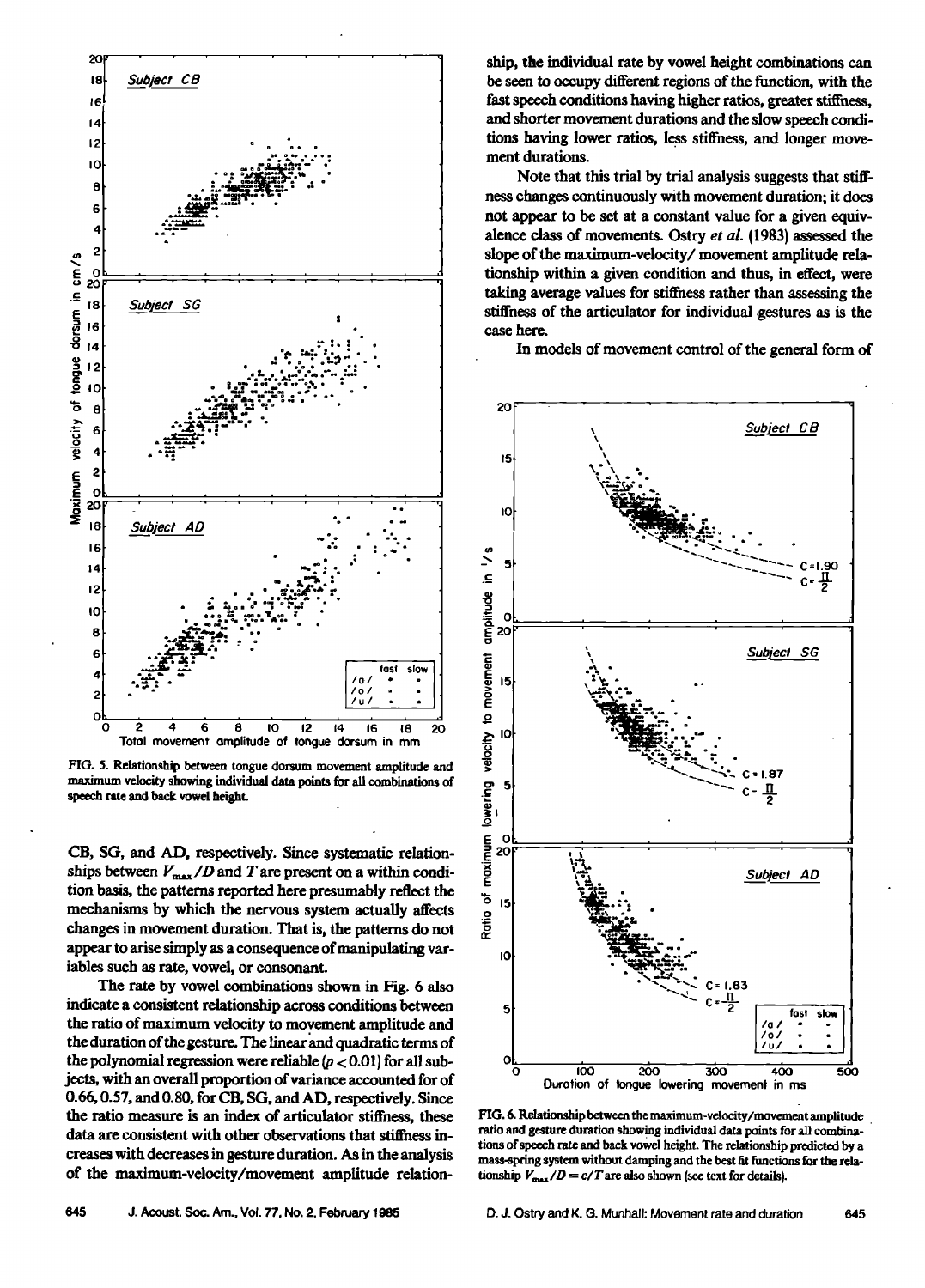**Eq. (1), in which changes in duration can be produced by**  altering the value of the stiffness coefficient  $(k)$ , it can be **shown that the ratio of maximum velocity to movement amplitude is related to gesture duration by the following expression (see Munhall, 1984; Ostry and Cooke, in press; Soechtinc, 1984, for details):** 

$$
V_{\text{max}}/D = c/T.
$$
 (2)

**In this equation changes in the ratio measure and, hence, stiffness are related to differences in movement duration by a constant c whose value is characteristic of the system's veloc**ity pattern over time (Munhall, 1984; Ostry and Cooke, in **press; Soechting, 1984). For example, in the case of the mass**spring system, the value of the constant  $c$  is equal to  $\pi/2$  or **1.57; the constants appropriate to the present data are 1.90, 1.87, and 1.83 for CB, SO, and AD, respectively (see Fig. 6).**  The proportion of variance accounted for by Eq. (2) with c **equal to these values is 0.43, 0.41, and 0.71, respectively.** 

**The data in Fig. 6 lie above the function predicted for an undamped mass-spring system. Nevertheless, the mechanisms of durational change may be based at least in part on**  specification of the biomechanical characteristics of the arti**culator. For a particular best fit function, that is, a particular value of the constant c, changes in the operating point along the curve may result from specifiable changes in the stiffness parameter k. Thus, when stiffness is increased, gesture duration is reduced and there is a corresponding increase in the ratio of maximum velocity to movement amplitude. The value of c, however, remains constant.** 

**The possibility that the findings presented in Figs. 5 and 6 are attributable to the unidimensional measurement technique should be considered. Since the tongue dotsurn move**ments associated with the consonants used in this study have horizontal as well as vertical components (Kent and Moll, **1972) it could be argued that the changes in the maximumvelocity/movement amplitude ratio observed here result from error introduced by using a measurement axis that is not strictly coincident with the trajectory of the tongue. While our instrumentation does not enable the evaluation of this possibility, there are at least two reasons to believe that the obtained results are not due to the measurement technique. First, there is some question about the proportionality of horizontal and vertical components of tongue movements IKent and Moll, 1972, p. 459}. In the absence of such a correlation there is no reason to suggest that the relationship seen in Fig. 6 is artifactual. Equally important is converging evidence from other articulators; the pattern reported here for tongue dorsum movements has also been observed in the**  adduc<sub>to</sub>n and abduction movements of the vocal folds **(Munhall and Ostry, in press; see discussionl and also for**  movements of the limbs. In these cases it cannot be argued **that the relationship between amplitude, velocity and duration is based on measurement orientation artifact.** 

### **IlL DISCUSSION**

**The kinematics of tongue dorsum lowering movements were assessed under conditions of rate, vowel, and consonant manipulation. Within individual conditions, the extent of the tongue lowering gesture was positively related to the corresponding maximum velocity. Across conditions, the**  **relationship apeared tobe nonlinear for two of the subjects**  with the slope decreasing with increases in tongue dorsum **displacement. In a further analysis, the.ratio of maximum velocity to movement amplitude was examined as a function of the duration of the gesture. Overall, the ratio was found to increase with decreases in movement duration. This relationship held both within and across conditions. In this anal**ysis, the two speech rates occupied different regions of the **overall function. Fast speech rates tended to be characterized by larger ratios, whereas slow speech rates were characterized by smaller ratios.** 

**A significant feature of these findings is that changes in movement duration associated with differences in back vowel height, consonant, and speech rate can all be accommodated by a single function of the form of Eq. {21. A similar demonstration of the case in laryngeal abduction and adduetion gestures {Munhall and Ostry, in press) and related find- ' ings in limb movement (Ostry and Cooke, in press; Soechting, 1984) raise the possibility that a single set of principles can account for a wide range of changes in the duration of movements. In studies of rate control in rapid limb move**ment, both Cooke (1980, 1982) and Feldman (1980b) have **shown that increases inthe rate of rapid elbow flexions (and,**  hence, decreases in the duration) are accompanied both by **increases in slope of the maximum-velocity/movement amplitude relationship and corresponding increases in the static and the dynamic stiffness of the elbow joint. In speech, Mun**hall and Ostry (in press) have shown that the ratio of maxi**mum-velocity to movement amplitude varies inversely with gesture duration for both abduction and adduction gestures of the vocal folds across manipulations of rate, stress, and consonant. Taken together these findings are consistent with the view that changes in the duration of individual movements all have a similar origin (cf. Lindblom, 1963).** 

The present findings differ from those of earlier reports **(Ostry et al., 1983; Ostry et al., 1984) in which the slope of the maximum-velocity/movement amplitude regression was found to vary with stress and only slightly with rate. We believe that the relatively small effects of rate are the result of the relatively small durational changes produced by altering speech rate and by the variability in the way speakers alter rate in speech production experiments; speaking rate is not well controlled experimentally or, characteristically, in natural speech. However, as demonstrated in the present study, when durational differences associated with rate are taken into account, it can be shown that rate influences the maximum-velocity/movement amplitude relationship in a systematic manner.** 

**The data relating the maximum-velocity/movement amplitude ratio to the rate and duration of tongue lowering gestures can be modeled in terms of changes produced by the nervous system in the biomechanical characteristics of the speech articulator. Specifically, increases in the ratio with**  decreases in movement duration could be produced by a sec**ond-order system in which stiffness (the coefficient of the zero-order term) is increased to affect the kinematic changes (see Cooke, 1980; Nelson, 1983).** 

**The idea that voluntary movements are produced, at least in part, by the control of biomechanical characteristics**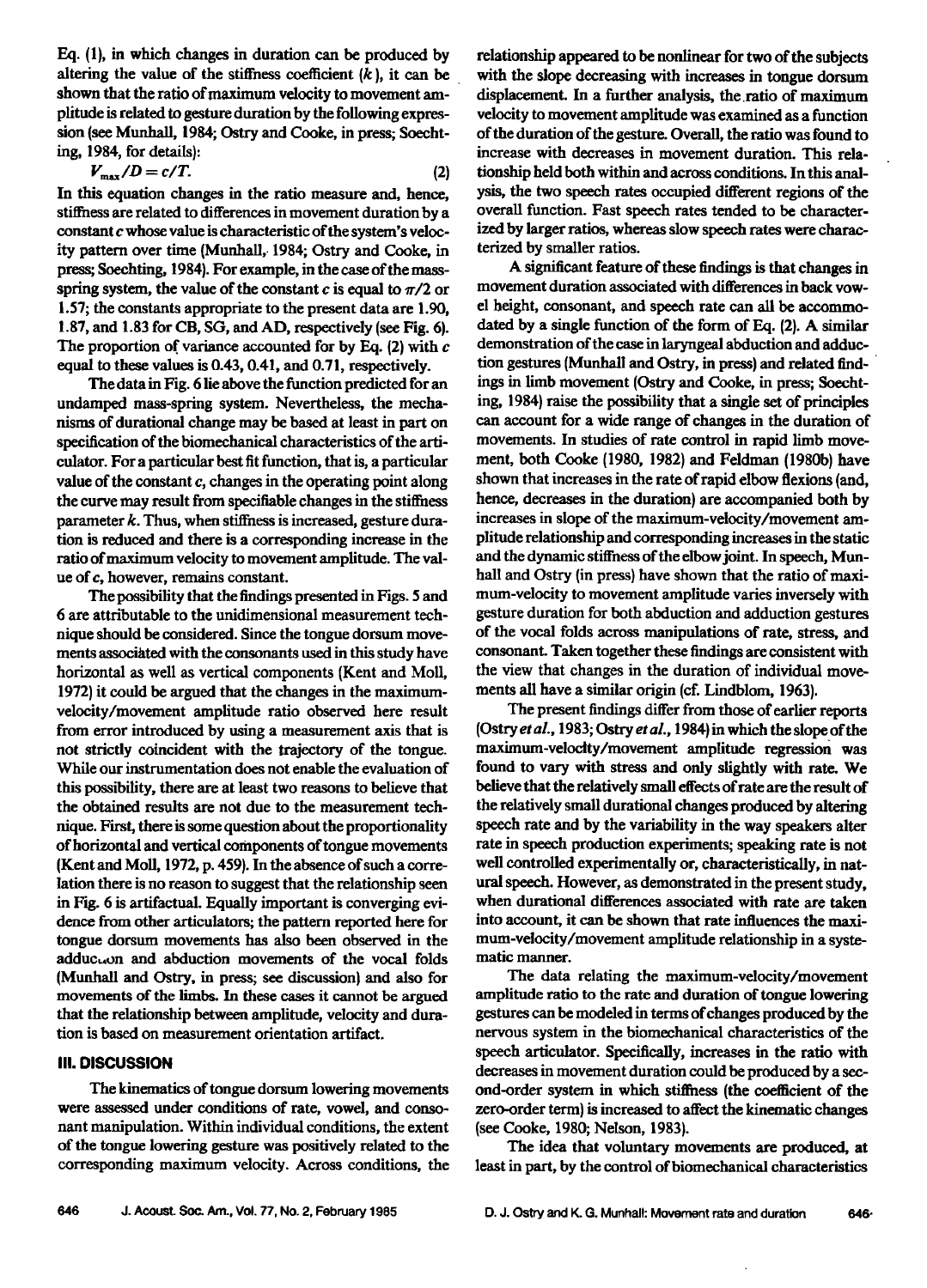of the movement articulator is consistent with the so-called **mass-spring model of motor control. The essence of this model is that muscles acting antagonistically are controlled**  so as to exhibit many of the characteristics of a damped spring with an inertial load. In such a system, the end point **and the duration of the movement are determined by the specification of one or more of the spring constant [the parameter k in Eq. (1)], the viscosity [b in Eq. (1)], and the zero length or resting length of the spring. In the context of this model, Cooke (1980) has suggested that movements are produced by changes in stiffness rather than zero length. However, Feldman (1980a, b) has shown that in the lumped model of the limb changes in overall stiffness can be produced by setting the zero lengths of agonist and antagonist muscles without controlling the individual muscle stiffnesses.** 

**A point that should be emphasized is that, in the model proposed here, duration per se is not represented in the nervous system. Rather, durational change is brought about indirectly through the specification of biomechanical parameters of articulators. Although the issue of whether the nervous system has an explicit temporal representation may be of little consequence at the behavior level, (where it appears appropriate to say that duration is the controlled variable), the form of models of the motor system is greatly affected by the presence or absence of a temporal variable (see TuLler and Kelso, in press, for a discussion of this issue).** 

**In contrast to the systematic relationship observed between the maximum-velocity/movement amplitude ratio and the duration of the speech gesture, we noted that changes in speech rate, as measured by average displacement and average maximum velocity, were produced differently by the three subjects in the study (also see Abbs, 1973; Gay, 1981; Kent and Moll, 1972; Kuehn and Moll, 1976). Subjects SG and AD reduced average displacement inthe fast speech condition, whereas CB showed no change. However, CB reliably increased average maximum velocity at fast speech rates ,whereas SG and AD showed no change. The apparent lack of consistency observed across subjects may be the resuit of monitoring the individual components (amplitude and maximum velocity) of a variable such as stiffness, whose values are not directly reflected in either the amplitude or the maximum velocity alone. While the average maximum ve**locities appear to have no consistent pattern across subjects **with changes in rate, an orderly pattern is shown to be present when velocities are examined in the context of amplitude and movement duration.** 

**Durational changes in speech production have been reported for manipulations of rate, stress, and phonetic context. These changes appear in both the acoustical intervals, which were not studied here, and in the duration of the movements. The relationship between movement durations and acoustical durations under the conditions of this study is somewhat uncertain as the articulatory period and the acoustical period presumably differ in duration (Bell-Berti and Harris, 1981). Furthermore, as changes in acoustical durations may involve inter-articulator patterns rather than the intra-articulator pattern studied here there may not be any systematic relationship between the acoustical and articulatory measures of duration.** 

# **ACKNOWLEDGMEHTS**

**The authors wish to thank W. L. Nelson, I. W. Hunter, B. Tuller, and G. Zimmerman for their suggestions and C. Breault for his help with data collection and analysis. Portions of this paper were presented at the meeting of the Acoustical Society of America, San Diego, November 1983. The research has been supported by grants from the Natural Sciences and Engineering Research Council of Canada and the FCAC program of the Quebec Department of Education.** 

- Abbs, J. H. (1973). "The influence of the gamma motor system on jaw movements during speech: A theoretical framework and some preliminary ob**servations," J. Speech Hezx. Res. 16, 175-200.**
- **Abbs, J. H. {1982). "A speech-motor-system perspective on nervous-system-control variables," Behar. Brain Sci. S, 541-542.**
- **Bell-Berti, F., and Harris, K. S. {1981}. "A temporal model of speech pro**duction," Phonetica 38, 9-20.
- Cooke, J. D. (1980). "The organization of simple skilled movements," in **Tutorials in Motor Behaoior, edited by (3. E. Stelmach and J. Requin {North-Holland, Amsterdam).**
- **Cooke, \$. D. {1982 I. "Position-velocity-torque relations during human arms movements," Soc. Neurosci. Abstr. 8, 731.**
- Feldman, A. G. (1980a). "Superposition of motor programs-I. Rhythmic **forearm movements in man," Neurosci. \$, 81-90.**
- Feldman, A. G. (1980b). "Superposition of motor programs-II. Rapid for**earm flexion in man," Neurosci. S, 91-95.**
- **Gay, T. {1981). "Mechanisms of the control of speech rate," Phonefica 38, 148-158.**
- **Goss, S. A., Johnston, R. L., and Dunn, F. (1978}. "Comprehensive compilation of empirical ultrasonic properties of mammalian tissues," J. Acoust. Soc. Am. 64, 423-457.**
- Johnson, L. W., and Riess, R. D. (1977). Numerical Analysis (Addison-Wes**ley, Reading, MA).**
- Keller, E., and Ostry, D. J. (1983). "Computerized measurement of tongue dorsum movement with pulsed-echo ultrasound," J. Acoust. Soc. Am. **73, 1309-1315.**
- Kelso, J. A. S., Tuller, B., and Harris, K. S. (1983). "A 'dynamic pattern' **perspective on the control and coordination of movement," in The ProductionofSpeech, editedby P. MacNeilage {Springer-Verlag, New York}.**
- Kent, R. D., and Moll, K. L. (1972). "Cinefluorographic analyses of select**ed lingual consonants," •. Speech Hear. Res. lS, 453-473.**
- Kuehn, D. R., and Moll, K. L. (1976). "A cineradiographic study of VC and **CV articulatory velocities," J. Phonet. 4, 303-320.**
- Lindblom, B. (1963). "Spectrographic study of vowel reduction," J. Acoust. **Soc. Am. 35, 1773-1781.**
- **Munhall, K. (3. {1984). "Temporal adjustment in speech motor control:**  Evidence from laryngeal kinematics," unpublished doctoral dissertation **{McGill University}.**
- **Munhall, K. G.• and Ostry, D. J. (in press}. "Ultrasonic measurement of laryngeal kinematics," in Vocal Fold Physiology: Riomechanics, Acoustics and Phonatory Contro/, edited by I. R. Titze and R. C. Scherer {Denver Center for the Performing Arts, Denver}.**
- **Nelson, W. L. {1983}. "Physical principles for economies of skilled move**ments," Biol. Cybern. **46**, 135-147.
- Ostry, D. J., and Cooke, J. D. (in press). "Kinematic patterns in speech and limb movements," in Motor and Sensory Language Processes, edited by E. Keller and M. Gopnik (Erlbaum, Potomac, MD).
- Ostry, D. J., Keller, E., and Parush, A. (1983). "Similarities in the control of **the speech articulators and the limbs: Kinematics of tongue dotsum movement in speech," J. Exp. Psychol. Human Percept. Perform. 9, 622- 636.**
- Ostry, D. J., Feltham, R. F., and Munhall, K. G. (1984). "Characteristics of **speech motor development in children," Dev. PsychoL 20, 859-871.**
- Parush, A., Oatry, D. J., and Munhall, K. G. (1983). "A kinematic study of lingual coarticulation in VCV sequences," J. Acoust. Soc. Am. 74, 1115-**1125.**
- Soechting, J. F. (1984). "Effect of target size on spatial and temporal characteristics of a pointing movement in man," Exp. Brain Res. 54, 121-132.